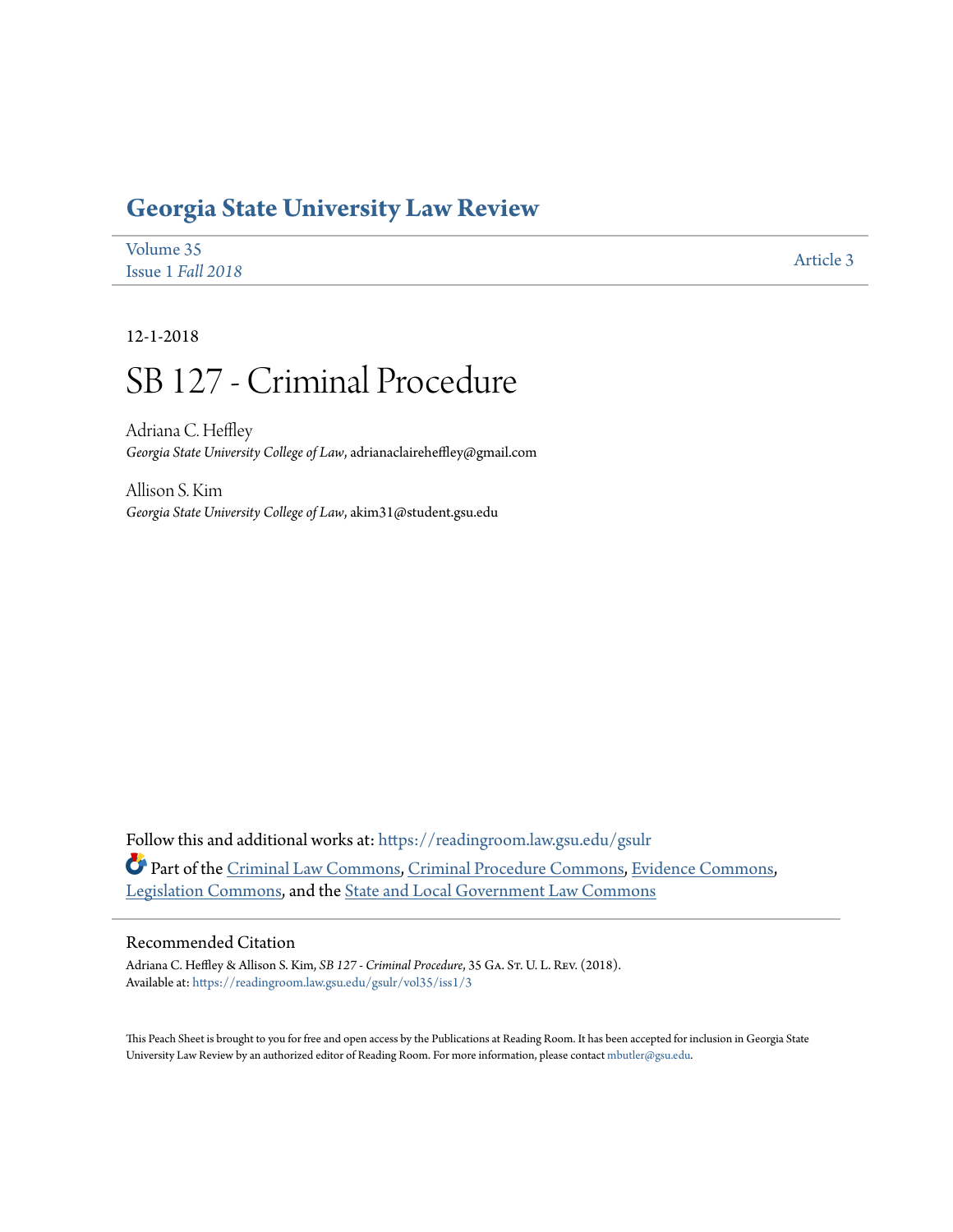# **Criminal Procedure**

*Crime Victims' Bill of Rights: Amend Section 15 of Chapter 17 of Title 17 of the Official Code of Georgia Annotated, Relating to the Failure to Provide Notice Not Rendering Responsible Person Liable or Comprising a Basis for Error, the Chapter not Conferring Standing, Existing Rights not Affected, and Waiver of Rights by Victim, so as to Allow a Victim to File a Motion in a Criminal Case to Assert Certain Rights; Provide for Procedure; Provide for Related Matters; Provide for a Contingent Effective Date and Automatic Repeal; Repeal Conflicting Laws; and for Other Purposes* 

| <b>CODE SECTIONS:</b>  | $O.C.G.A. § 17-17-15$                  |
|------------------------|----------------------------------------|
| <b>BILL NUMBER:</b>    | SB 127                                 |
| <b>ACT NUMBER:</b>     | 468                                    |
| <b>GEORGIA LAWS:</b>   | 2018 Ga. Laws 920                      |
| SUMMARY:               | The Act introduces procedure by which  |
|                        | victims who were not provided notice   |
|                        | criminal proceedings, after requesting |
|                        | notice, may file a motion to be        |
|                        | acknowledged by the court. This Act is |
|                        | meant to create a means by which a     |
|                        | victim's rights, as introduced by the  |
|                        | constitutional amendment in SR 146,    |
|                        | may be raised or enforced.             |
| <b>EFFECTIVE DATE:</b> | January 1, 2019                        |

#### *History*

In 1983, Californian Marsy Nicholas was murdered by her ex-boyfriend.<sup>1</sup> One week later, after attending her funeral, Marsy's brother and mother unexpectedly found themselves face-to-face with

1

 <sup>1.</sup> Jason Moon, *How One Group Is Pushing Victims' Rights Laws Across the Country*, NAT'L PUB. RADIO, INC. (Mar. 29, 2018, 2:24 PM), https://www.npr.org/2018/03/29/597684647/how-one-group-isseeding-victims-rights-laws-across-the-country [https://perma.cc/9YZV-NMGG].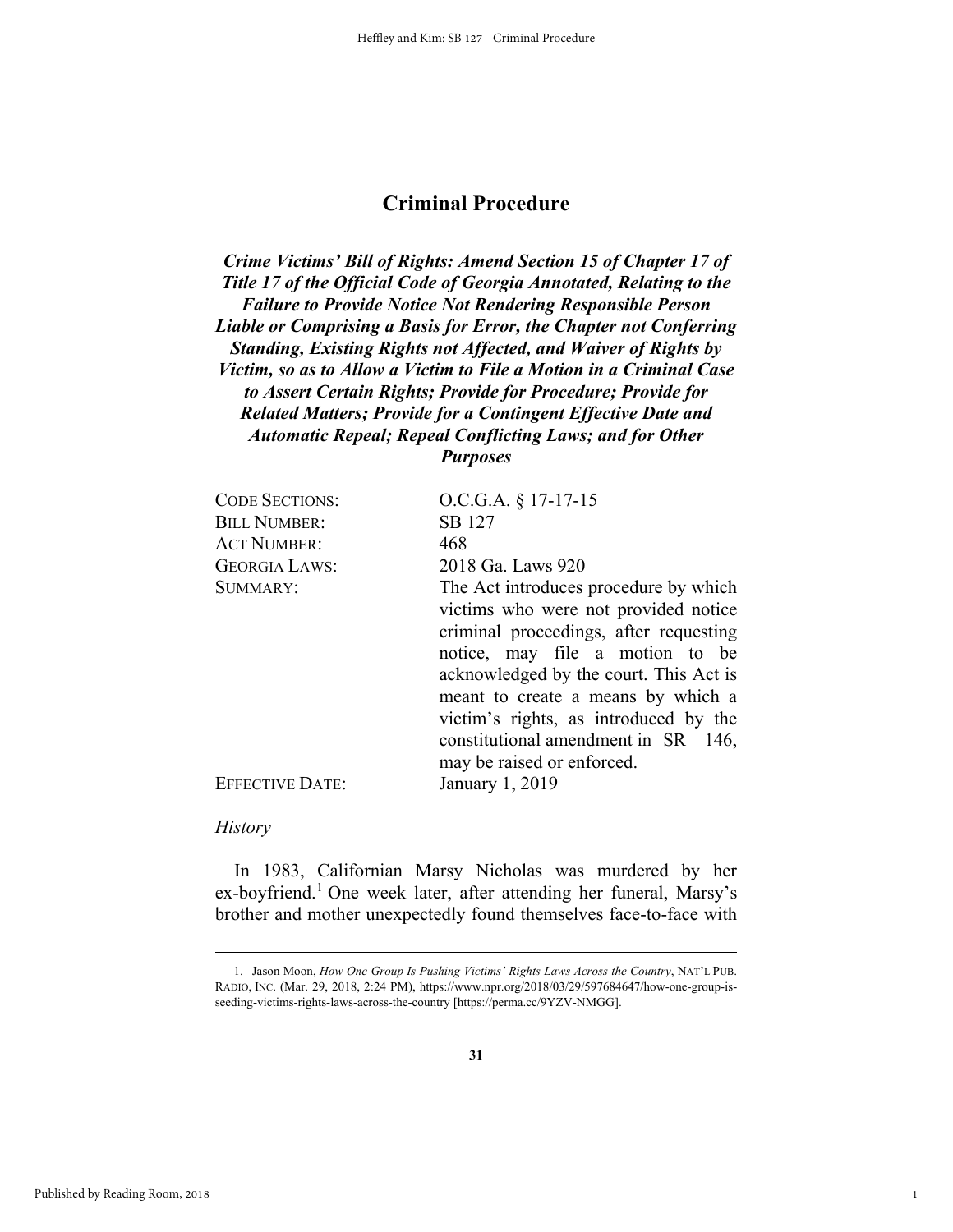her killer in a grocery store; neither had been notified by local authorities that he had been released on bail.<sup>2</sup> In 2008, Marsy's brother Henry Nicholas funded a campaign for a "California state constitutional amendment designed to make sure that moment outside the grocery store wouldn't happen to others," calling it "Marsy's Law." $3$ 

Today, national organization Marsy's Law for All (MLFA) seeks to ensure that the United States Constitution and all state constitutions enumerate rights for victims of crimes which parallel those extended to the accused.<sup>4</sup> A handful of states have adopted Marsy's Law, and efforts to introduce similar legislation are ongoing in additional states, including Hawaii, Montana, and Nevada. <sup>5</sup> Georgia is among the states without explicitly enumerated rights for victims of crime in its state constitution.<sup>6</sup> Although Georgia's 2010 Bill of Rights for Crime Victims seeks to provide the right to be heard and the right to be notified of proceedings to victims of crime, proponents of Marsy's Law contend that the law is toothless. <sup>7</sup> Representative Rick Williams (R-145th) argued that, despite the 2010 Bill of Rights for Crime Victims, "victims often find that [rights listed in the 2010 law] aren't enforceable" and stated that a constitutional amendment guaranteeing rights to victims of crime

 <sup>2</sup>*. Id.*

<sup>3</sup>*. Id.*

<sup>4</sup>*. About Marsy's Law*, MARSY'S LAW, https://marsyslaw.us/about-marsys-law/ [https://perma.cc/9G8R-L2NW] (last visited Jun. 17, 2018).

 <sup>5.</sup> Troy Carter, *Elections 2016: Montana Ballot Measures Proposed on Marijuana, Guns, Criminal Justice*, BOZEMAN DAILY CHRON. (Oct. 15, 2015), https://www.bozemandailychronicle.com/news/politics/elections-montana-ballot-measures-proposedon-marijuana-guns-criminal-justice/article\_3b0e6e72-bb87-5bc2-8ff2-37dfbcc9ae20.html

<sup>[</sup>https://perma.cc/3JQQ-LMKP]; Marcella Corona, *Bills to Help Child Abuse, Revenge Porn Victims*, RENO GAZETTE J., https://www.rgj.com/story/news/2015/06/10/bills-help-child-abuse-revengepornography-victims/71039104/ [https://perma.cc/JU75-Q67V] (last updated Jun. 12, 2015); Sophia Tareen, *Illinois Voters to Face a Rare 5 Ballot Questions*, DAILY HERALD, http://www.dailyherald.com/article/20141019/news/141018076/ [https://perma.cc/T4VA-4JGB] (last updated Oct. 20, 2014); *Hawaii Lawmakers Consider Crime Victims' Right-to-know Bill*, KHON2 (Mar. 3, 2015, 4:01 PM), http://khon2.com/2015/03/03/crime-victims-right-to-know-bill-under-considerationby-hawaii-lawmakers/ [https://perma.cc/CP27-VEQZ];.

<sup>6</sup>*. See About Marsy's Law*, *supra* note 5.

 <sup>7.</sup> Rick Williams, *Rep. Williams: Crime Victims in Georgia Need Marsy's Law*, UNION-RECORDER (Aug. 2, 2017), http://www.unionrecorder.com/opinion/columns/rep-williams-crime-victims-in-georgianeed-marsy-s-law/article\_5778f654-7707-11e7-964f-074dc462681e.html [https://perma.cc/FH8P-5A7D].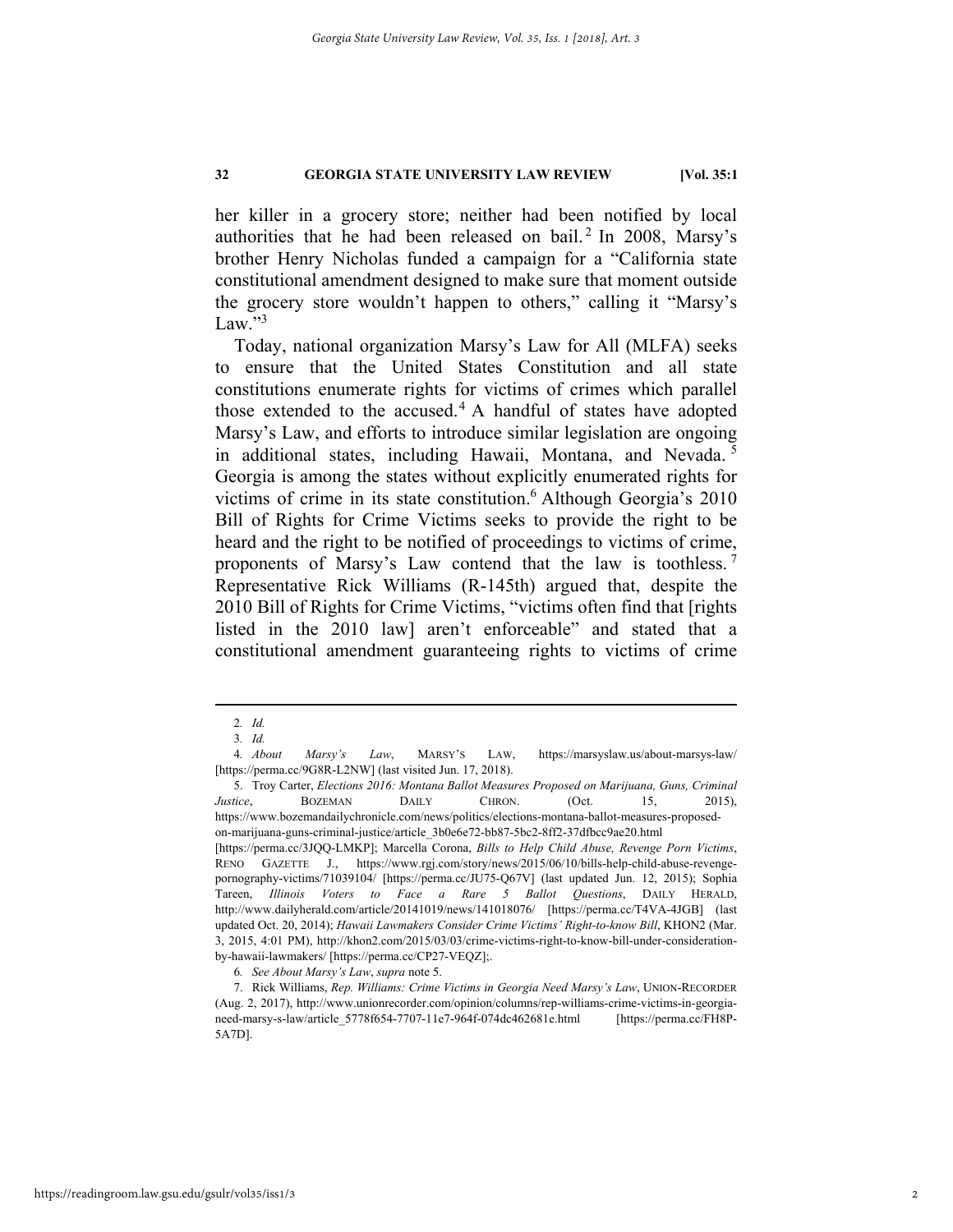should "not add a burden on Georgia's criminal justice system because it's supposed to enforce these rights already."8

In 2015, Georgia House Resolution (HR) 1199 sought a constitutional amendment requiring that victims be informed of "services [] available to them, [] hearings and major developments in the criminal case," and affirming a victim's "right to be heard at plea or sentencing proceedings."<sup>9</sup> HR 1199 also promised to "guarantee the right to restitution for victims."10 According to MLFA Georgia spokesman Brian Robinson, Marsy's Law failed to garner enough support because the MLFA Georgia team was just forming, and the 2015–2016 effort began too late to achieve a constitutional amendment.<sup>11</sup> Over the next two years, Marsy's Law proponents worked with law enforcement and the victim's rights community to develop a realistic amendment to the Georgia Constitution.<sup>12</sup>

## *Bill Tracking of SB 127*

# *Consideration and Passage by the Senate*

Senator John Kennedy (R-18th) sponsored Senate Bill (SB) 127 in the Senate.<sup>13</sup> The Senate read the bill for the first time on February 8, 2017, and committed the bill to the Senate Committee on Judiciary.<sup>14</sup> On February 24, 2017, the Senate Committee favorably reported the bill by Committee substitute.<sup>15</sup>

The Committee substitute revised much of the introduced bill's text and added more subsections. 16 The Committee substitute changed the language in subsection (c) and divided subsection (c)

 <sup>8</sup>*. Id.*

 <sup>9.</sup> Greg Bluestein, *A National Effort for 'Victims' Rights' Legislation is Headed to Georgi*a, POLITICALLY GA. (Feb. 1, 2016), https://politics.myajc.com/blog/politics/national-effort-for-victimsrights-legislation-headed-georgia/S3vi8Cq41uRteq3JBR0TWM/ [https://perma.cc/M42M-JTJ4].

<sup>10</sup>*. Id.*

 <sup>11.</sup> Interview with Brian Robinson, Representative, Marsy's Law for Georgia (June 15, 2018) (summary on file with Georgia State University Law Review) [hereinafter Robinson Interview]. 12*. Id.*

 <sup>13.</sup> Georgia General Assembly, SB 127, Bill Tracking, http://www.legis.ga.gov/Legislation/en-US/display/20172018/SB/127 [https://perma.cc/7JM8-7H55] [hereinafter SB 127 Bill Tracking].

 <sup>14.</sup> State of Georgia Final Composite Status Sheet, SB 127, Mar. 29, 2018.

 <sup>15.</sup> SB 127 Bill Tracking, *supra* note 13.

<sup>16</sup>*. Compare* SB 127, as introduced, 2017 Ga. Gen. Assemb., *with* SB 127 (SCS), 2017 Ga. Gen. Assemb.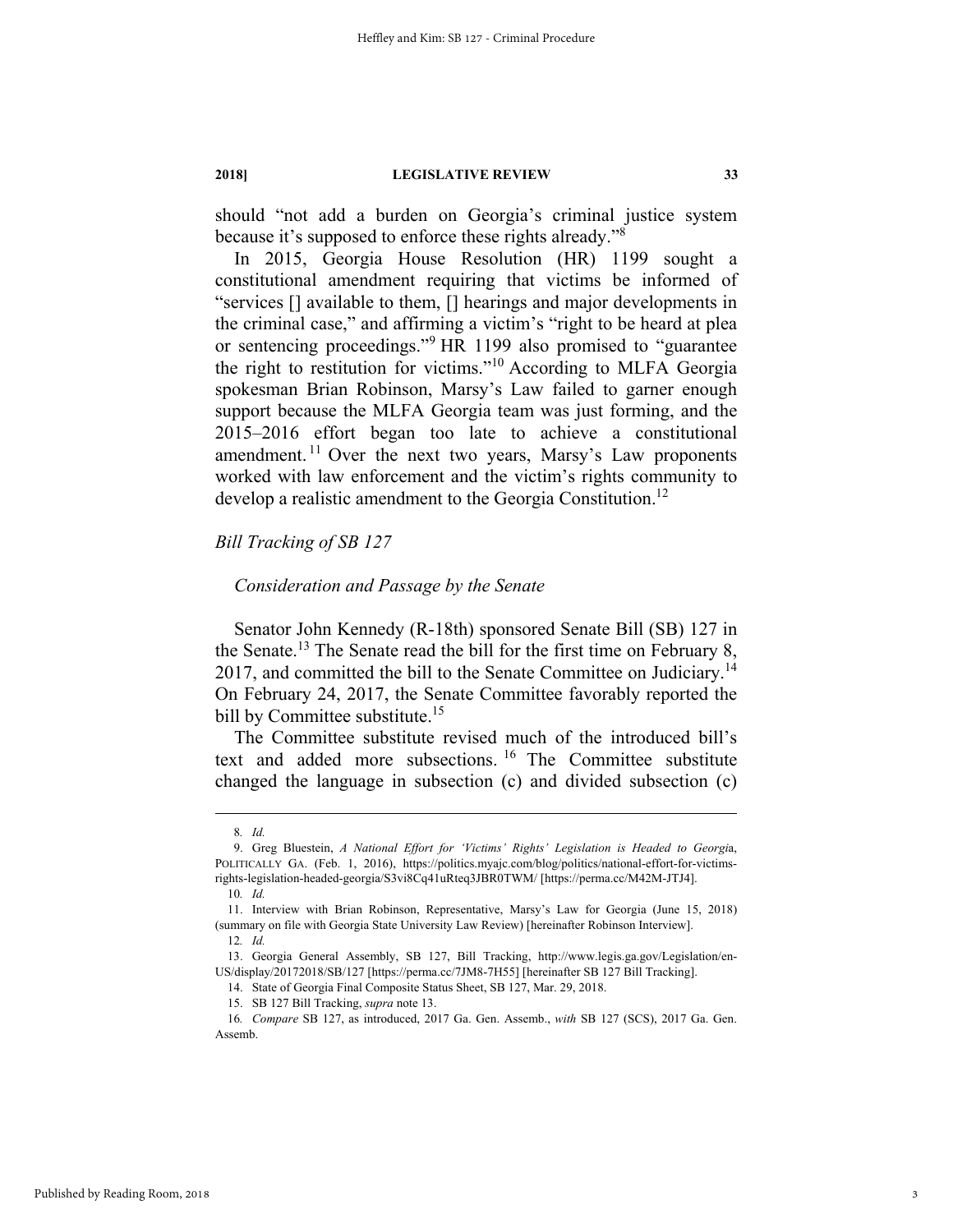into multiple subsections. The Committee substitute retained language from the introduced bill's subsection (c) in the Committee substitute's subsection  $(c)(1)$ , denying a victim "standing to participate as a party in a criminal proceeding or to contest the disposition of any charge."<sup>17</sup> However, the Committee substitute introduced a clause before that language that identifies the subsequent sections as exceptions to this denial of standing.<sup>18</sup>

The Committee substitute also introduced subsections (c)(2)(A),  $(c)(2)(B)$ ,  $(c)(3)$ , and  $(c)(4)$ . These sections replaced the language in the introduced bill's subsection (c) and expanded on the ideas introduced by that language as exceptions to denial of standing.<sup>19</sup> Subsections  $(c)(2)(A)$  and  $(c)(2)(B)$  created an exception when a victim is not given an opportunity to be heard after he or she makes a written request to be notified of all criminal proceedings.<sup>20</sup> These subsections give procedural instructions regarding the information the victim must provide in the request and the motion which the victim may file if his or her right to be heard is denied.<sup>21</sup>

The Committee substitute's subsection (c)(3) provided a procedure for when the motion the victim filed in accordance with subsection (c)(2) alleges potential failures by the prosecuting attorney or the court.22 This subsection allows the prosecuting attorney or judge to recuse himself or herself in accordance with Code section 15-18-5 or Code section 15-18-65 for prosecutors and Code section 15-1-8 for judges. <sup>23</sup> The Committee substitute's subsection  $(c)(4)$  provides instructions for a procedure related to setting a hearing or disposing of the motion.<sup>24</sup>

The Senate read SB 127 for the second time on February 27,  $2017<sup>25</sup>$  The Senate read the bill for the third time on March 3,

 <sup>17</sup>*. Id.*

<sup>18</sup>*. Compare* SB 127, as introduced, § 1, p. 1, ll. 12–13, 2017 Ga. Gen. Assemb,. *with* SB 127 (SCS), § 1, p. 1, ll. 13–15, 2017 Ga. Gen. Assemb.

<sup>19</sup>*. Compare* SB 127, as introduced, § 1, p. 1, ll. 13–18, 2017 Ga. Gen. Assemb., *with* SB 127 (SCS), § 1, pp. 1–2, ll. 16–33, 2017 Ga. Gen. Assemb.

 <sup>20.</sup> SB 127 (SCS), § 1, pp. 1–2, ll. 16–28, 2017 Ga. Gen. Assemb.

<sup>21</sup>*. Id.*  22*. Id.* § 1, p. 2, ll. 29–32.

<sup>23</sup>*. Id.* 

<sup>24</sup>*. Id.* § 1, p. 2, l. 33.

 <sup>25.</sup> SB 127 Bill Tracking, *supra* note 13.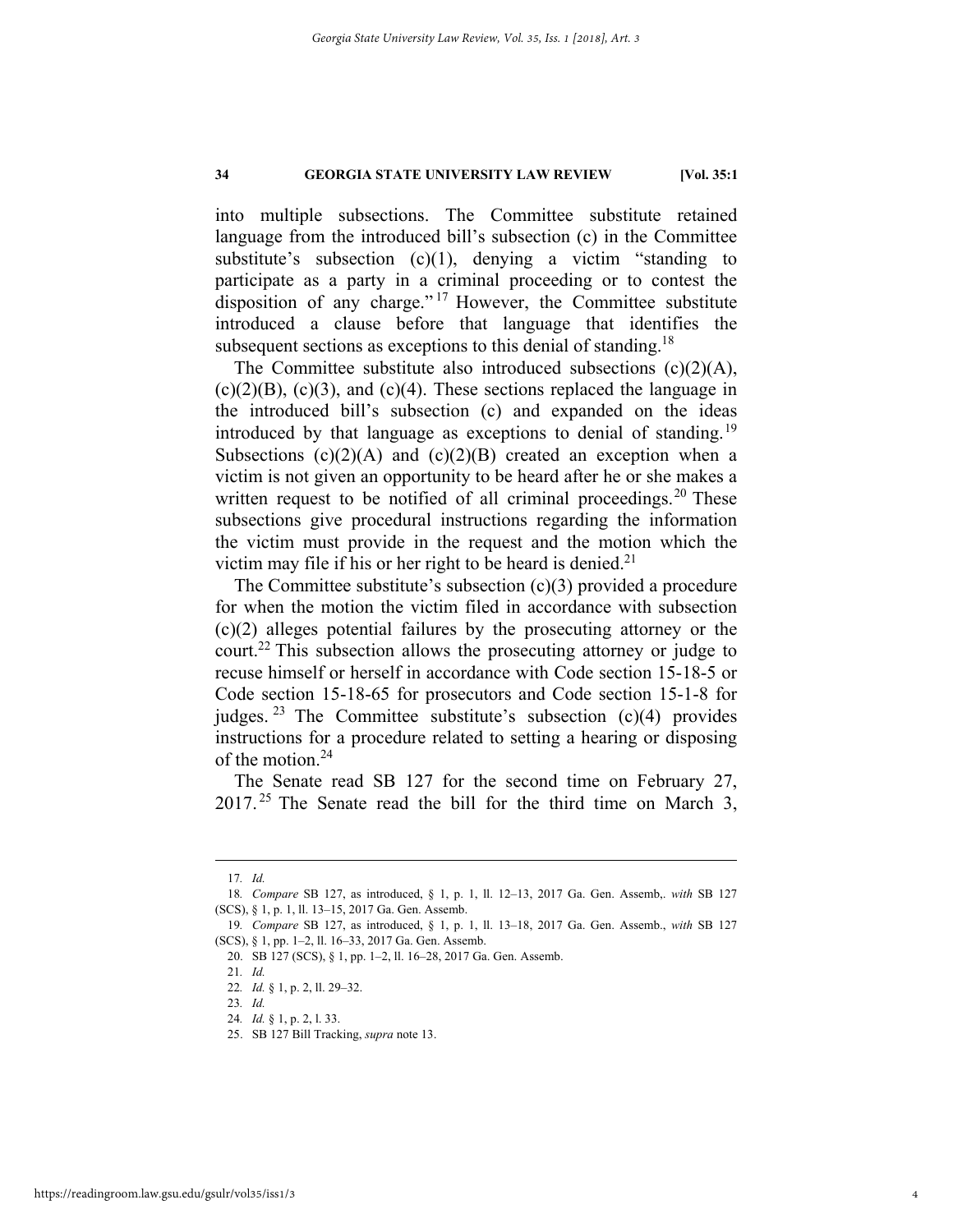$2017<sup>26</sup>$  The Senate passed the Committee substitute on March 3, 2017, by a vote of 51 to  $1.^{27}$ 

# *Consideration and Passage by the House*

Representative Rich Golick (R-40th) sponsored SB 127 in the House.28 The House read the bill for the first time on March 6, 2017, and referred the bill to the House Judiciary Non-Civil Committee.<sup>29</sup> The House read the bill for a second time on March 9, 2017. On March 21, 2018, the House Judiciary Non-Civil Committee favorably reported the bill by Committee substitute.<sup>30</sup>

The Committee substitute retained all of the language from the bill as passed by the Senate for subsections (c)(1) and (c)(2)(A).<sup>31</sup> The Committee substitute changed subsection (c)(2)(B) minimally, requiring the victim to provide the hearing notice to the prosecuting attorney and defendant in addition to a copy of the motion.<sup>32</sup> The Committee substitute also moved what was subsection (c)(3), as passed by the Senate, to subsection  $(c)(6)$ . <sup>33</sup> The Committee substitute also introduced new subsections (c)(3), (c)(4), and (c)(5).<sup>34</sup>

The Committee substitute's subsection (c)(3) borrowed language from what was previously subsection (c)(4) of the bill as passed by the Senate. 35 This language gives the court discretion to set the motion for a hearing or to dispose of the motion.<sup>36</sup> However, the Committee substitute also introduced language that gives the

34. SB 127 (HCS), § 1, p. 2, ll. 30–37, 2018 Ga. Gen. Assemb.

 <sup>26</sup>*. Id.* 

<sup>27</sup>*. Id.* 

<sup>28</sup>*. Id.*

<sup>29</sup>*. Id.* 

<sup>30</sup>*. Id.* 

<sup>31</sup>*. Compare* SB 127 (SCS), § 1, p. 1, ll. 13–25, 2017 Ga. Gen Assemb., *with* SB 127 (HCS), § 1, p. 1, ll. 13–25, 2018 Ga. Gen. Assemb.

<sup>32</sup>*. Compare* SB 127 (SCS), § 1, p. 2, l. 28, 2017 Ga. Gen. Assemb., *with* SB 127 (HCS), § 1, p. 2, ll. 28–29, 2018 Ga. Gen. Assemb.

<sup>33</sup>*. Compare* SB 127 (SCS), § 1, p. 2, ll. 29–32, 2017 Ga. Gen. Assemb., *with* SB 127 (HCS), § 1, p. 2, ll. 38–41, 2018 Ga. Gen. Assemb.

<sup>35</sup>*. Compare* SB 127 (SCS), § 1, p. 2, l. 33, 2017 Ga. Gen. Assemb., *with* SB 127 (HCS), § 1, p. 2, ll. 30–31, 2018 Ga. Gen. Assemb.

<sup>36</sup>*. Compare* SB 127 (SCS), § 1, p. 2, l. 33, 2017 Ga. Gen. Assemb., *with* SB 127 (HCS), § 1, p. 2, ll. 30–31, 2018 Ga. Gen. Assemb.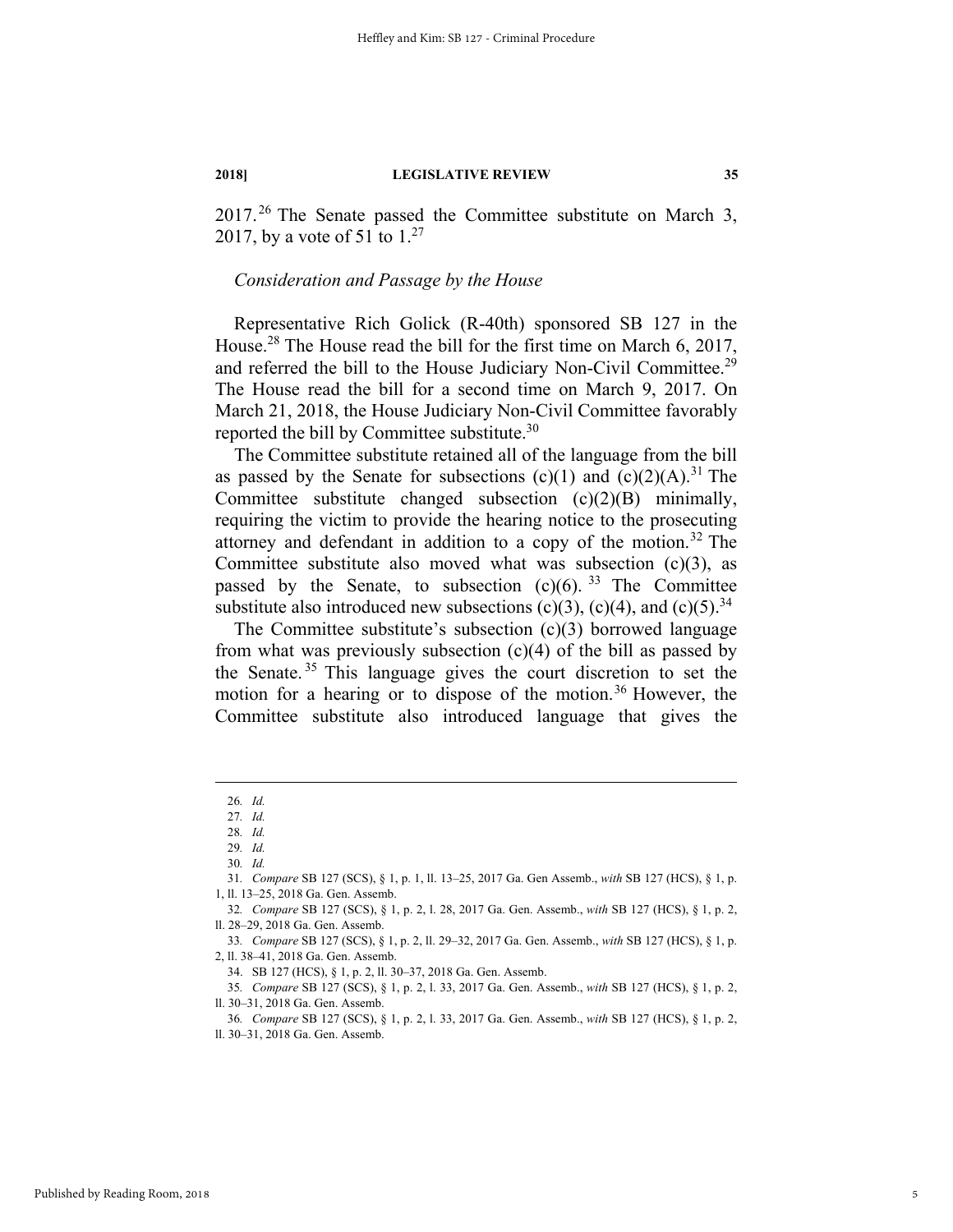prosecuting attorney and the defendant the right to be present should the court conduct a hearing. $37$ 

The Committee substitute's subsection (c)(4) introduced language that bars appeals for motions made under this section<sup>38</sup>. Subsection (c)(5) introduced language that makes motions under this subsection the only means of raising or enforcing rights provided by the Chapter or Section 1 of Article 1 of the Georgia Constitution.<sup>39</sup>

The House read the bill for the third time on March 27, 2018.<sup>40</sup> The House unanimously passed the Committee substitute on March 27, 2018.41 On March 29, 2018, the Senate unanimously passed the House Committee substitute.<sup>42</sup>

#### *The Act*

The Act amends Code section 17-17-15 of the Official Code of Georgia, relating to the failure to provide notifications within the Crime Victims' Bill of Rights.<sup>43</sup> The overall purpose of the Act is to create a procedure within the Victims' Bill of Rights by which a victim can make a written request to the prosecuting attorney to be notified of all proceedings.<sup>44</sup> In the event of noncompliance on the prosecutor's part, the Act allows a victim to file a request with the court to be heard on the matter.<sup>45</sup>

#### *Section 1*

Section 1 of the Act revises subsection (c) of Code section 17-17-15, which previously did not confer standing upon a victim to participate as a party in a criminal proceeding or to contest the disposition of any charge.<sup>46</sup> The Act adds several subsections within

 <sup>37.</sup> SB 127 (HCS), § 1, p. 2, ll. 30–32, 2018 Ga. Gen. Assemb.

<sup>38</sup>*. Id.* § 1, p. 2, ll. 33–34.

<sup>39</sup>*. Id.* § 1, p. 2, ll. 33–37.

 <sup>40.</sup> SB 127 Bill Tracking, *supra* note 13.

<sup>41</sup>*. Id.* 

<sup>42</sup>*. Id.* 

 <sup>43. 2018</sup> Ga. Laws 920.

<sup>44</sup>*. Id.*; *see also* Telephone Interview with Sen. John Kennedy (R-18th) at 2 min., 50 sec. (May 29, 2018) (on file with Georgia State University Law Review) [hereinafter Kennedy Interview].

 <sup>45. 2018</sup> Ga. Laws 920, § 1, at 920; *see also* Kennedy Interview, *supra* note 43, at 3 min., 00 sec.

 <sup>46. 2018</sup> Ga. Laws 920, § 1, at 920.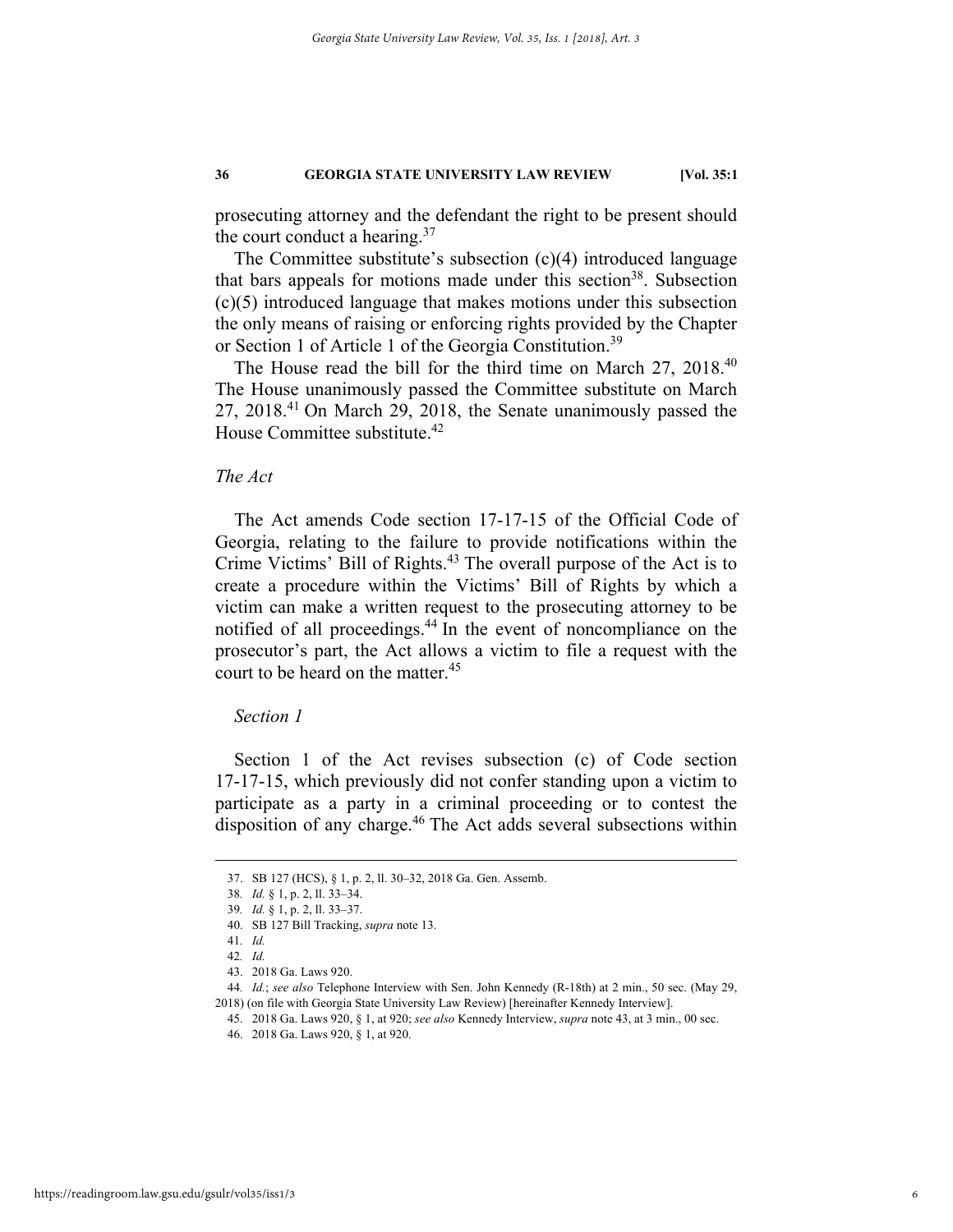subsection (c) that confer standing on a victim in certain circumstances.

Subsection  $(c)(2)$  has two subparts:  $(A)$  and  $(B)$ . Subsection  $(c)(2)(A)$  confers standing on a victim who has made a written request to the prosecuting attorney.<sup>47</sup> Furthermore, this subpart  $(A)$ provides a procedure that a victim may utilize in the event a prosecutor or the court does not comply with the request. A victim may file a motion with the court requesting to be heard on this matter.<sup>48</sup> Subsection (c)(2)(A) extends this procedure to file a motion to be heard regarding noncompliance with any provision of this Chapter.<sup>49</sup> Subsection (c)(2)(B) provides administrative guidelines regarding the motion in the previous subpart. The victim must file the motion no later than twenty days after the claimed denial, and the victim must provide a copy of the motion and hearing notice to both the prosecuting attorney and the defendant.<sup>50</sup>

Subsections  $(c)(3)$  and  $(c)(4)$  describe the court's powers regarding the victim's motion described in subsection  $(c)(2)$ . Subsection  $(c)(3)$ gives the court the discretion to set the victim's motion for a hearing.<sup>51</sup> Should the court choose not to set a hearing, the court may issue an order disposing of the motion.52 Should the court decide to conduct a hearing, the prosecuting attorney and the defendant have the right to be present at the hearing.<sup>53</sup> Subsection (c)(4) gives the court the final decision on all issues regarding both fact and law.<sup>54</sup> The court's decision will not be subject to appeal.<sup>55</sup> Subsection  $(c)(5)$ provides that the motion described in subsection (c)(2) will be the only means of raising or enforcing the rights provided in this Chapter or Section 1 of Article 1 of the Georgia Constitution.<sup>56</sup>

Subsection (c)(6) allows for recusal of those whom the victim makes allegations against. A prosecuting attorney from a district attorney's office may recuse himself or herself in accordance with

 <sup>47</sup>*. Id.*

<sup>48</sup>*. Id.* (to be codified at O.C.G.A. § 17-17-15(c)(2)(A)).

 <sup>49. 2018</sup> Ga. Laws 920, § 1, at 920.

<sup>50</sup>*. Id.* (to be codified at O.C.G.A. § 17-17-15(c)(2)(B).

 <sup>51. 2018</sup> Ga. Laws 920, § 1, at 920.

<sup>52</sup>*. Id.* at 921 (to be codified at O.C.G.A. § 17-17-15(c)(3)).

<sup>53</sup>*. Id.* at 920 (to be codified at O.C.G.A. § 17-17-15(c)(3)).

<sup>54</sup>*. Id.* at 921.

<sup>55</sup>*. Id.* at 921 (to be codified at O.C.G.A. § 17-17-15(c)(4)).

 <sup>56. 2018</sup> Ga. Laws 920, § 1, at 921.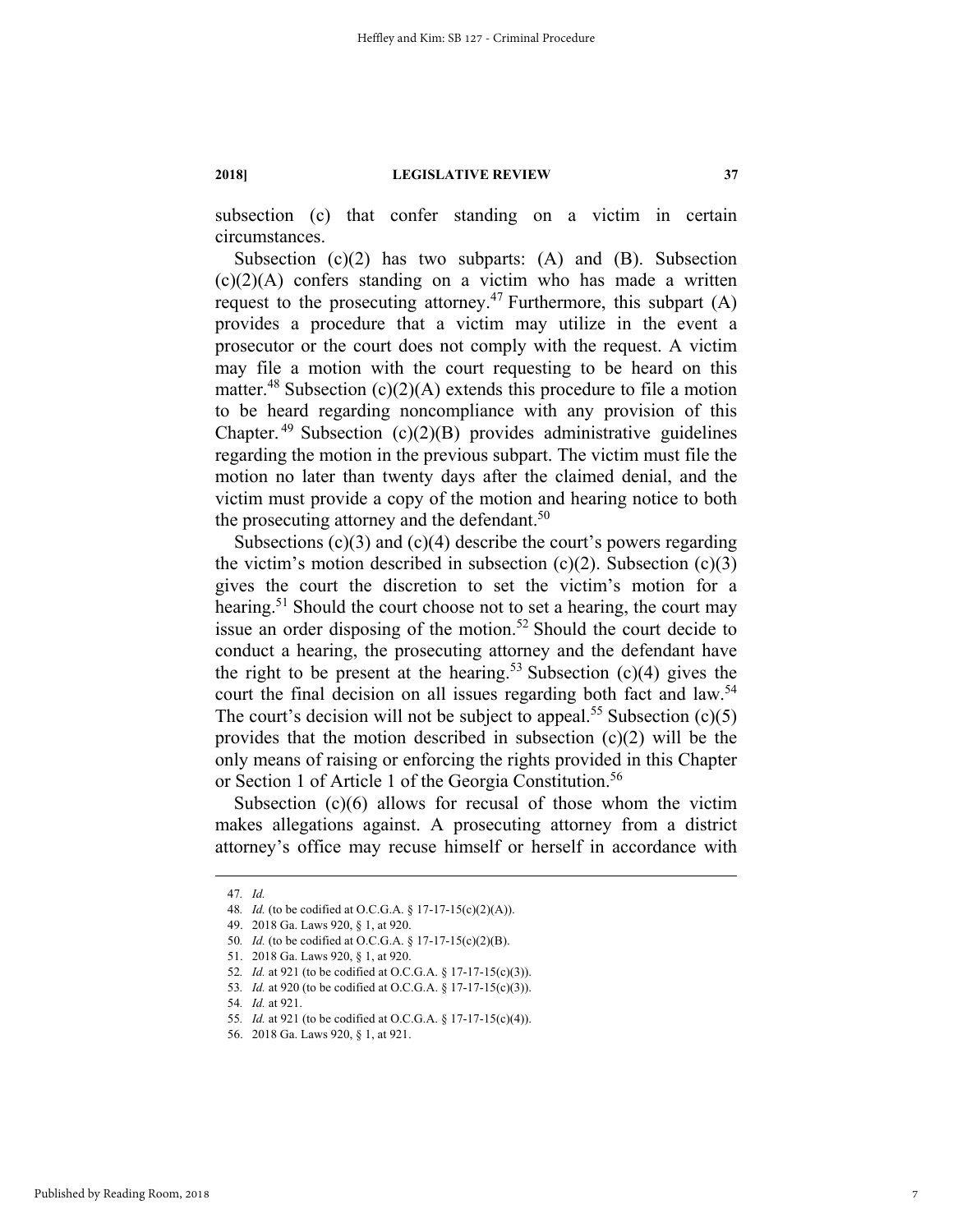Code section  $15{\text -}18{\text -}5^{57}$  A prosecutor from a solicitor general's office may recuse himself or herself in accordance with Code section 15- 18-6.<sup>58</sup> The judge may recuse himself or herself when allegations are made against the court in accordance with Code section 15-1-8.<sup>59</sup> The prosecutor and presiding judge have the discretion to recuse himself or herself or remain involved with the proceedings.<sup>60</sup>

# *Section 2*

Section 2 of the Act indicates that the Act will become effective on January 1, 2019."61 This amendment was introduced alongside the Act as Senate Resolution (SR) 146 during the 2017–2018 regular legislative session.<sup>62</sup> SR 146 outlined the Victims' Bill of Rights as a constitutional amendment.63 The amendment must be ratified in the November 2018 general election.<sup>64</sup>

## *Section 3*

Section 3 repeals all laws and parts of laws that would conflict with the Act.  $65$ 

#### *Analysis*

#### *Comparing Marsy's Law in Georgia to Other States*

Like the law in Georgia, California's Marsy's Law also confers upon victims the right to receive notice of court proceedings and the right to be heard at proceedings involving pleas, parole, and

 <sup>57</sup>*. Id.* (to be codified at O.C.G.A. § 17-17-15(c)(6)).

<sup>58.</sup> *Id.* (to be codified at O.C.G.A. § 17-17-15(c)(6)).

<sup>59.</sup> *Id.* (to be codified at O.C.G.A. § 17-17-15(c)(6)).

<sup>60</sup>*. Id.* (to be codified at O.C.G.A. § 17-17-15(c)(6)).

 <sup>61. 2018</sup> Ga. Laws 920, § 2, at 921. The Act's passage was contingent on the passage of a constitutional amendment in the November 2018 election. *Id.*

 <sup>62.</sup> SB 127 Bill Tracking, *supra* note 13; *see also* Kennedy Interview, *supra* note 43, at 2 min., 8 sec.

 <sup>63.</sup> SB 127 Bill Tracking, *supra* note 13; *see also* Kennedy Interview, *supra* note 43, at 2 min., 15 sec.

 <sup>64. 2018</sup> Ga. Laws 920, § 2, at 921.

 <sup>65. 2018</sup> Ga. Laws 920, § 3, at 921.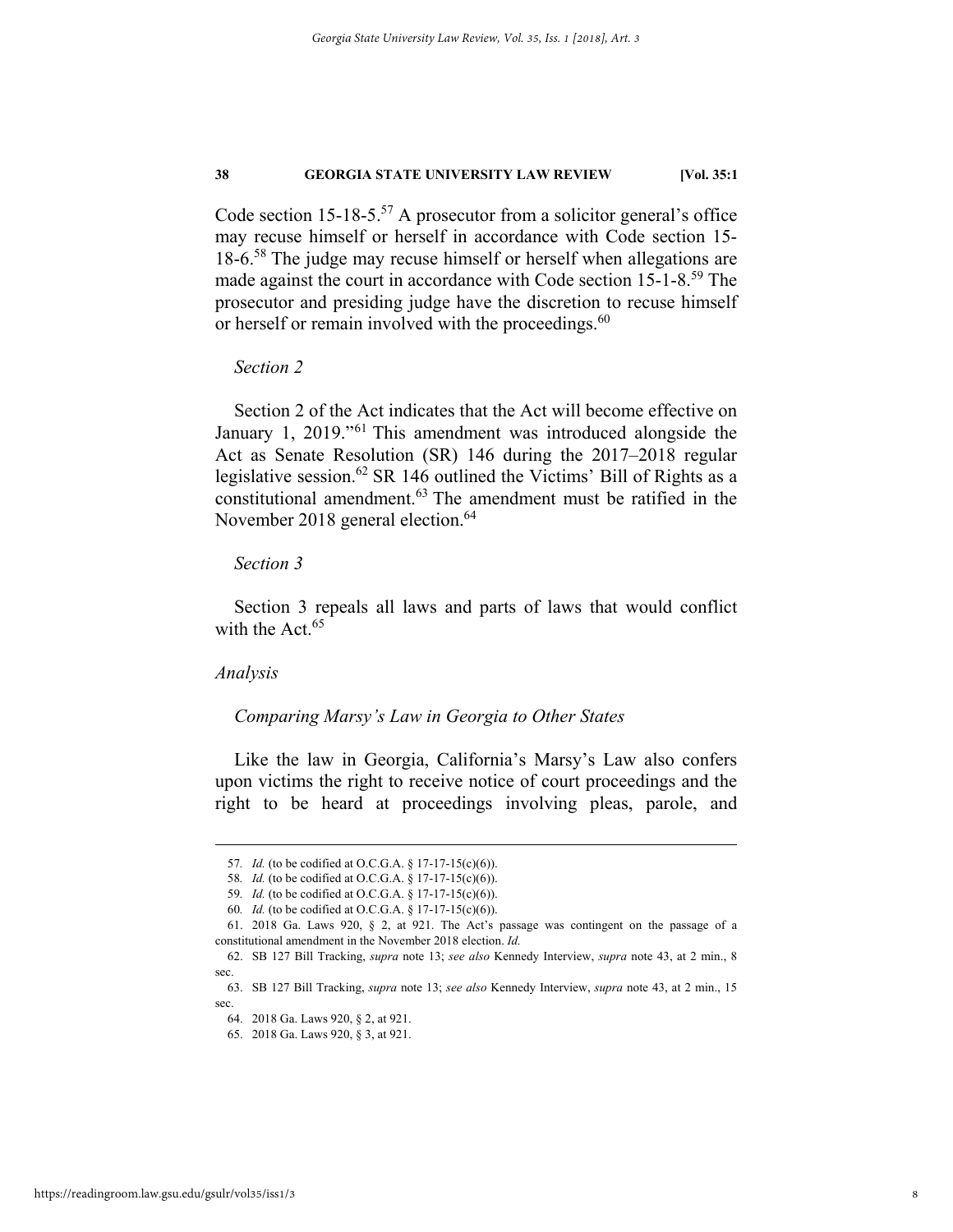sentencing.<sup>66</sup> Additionally, California's version promises victims the right to "be reasonably protected from the defendant and persons acting on behalf of the defendant," whereas neither Georgia's Victim's Bill of Rights nor its iteration of Marsy's Law explicitly enumerates this protection.<sup>67</sup> California's law also goes further in terms of consideration for victims' immediate safety. Specifically, California's original version of Marsy's Law requires its courts to consider the "safety of the victim and the victim's family" before determining "bail and release conditions," whereas Georgia's protections for crime victims do not include this requirement. <sup>68</sup> Originally passed in 2008, Marsy's Law remains in effect in California a decade later. Although supporters contend that Marsy's Law has resulted in courts paying increased attention to the safety and well-being of victims, unintended consequences have also arisen. In particular, after the amendment's enactment, the amount of time set by parole boards between parole hearings increased significantly from two and a half years to five years.<sup>69</sup> Analysts hypothesize that this decrease in parole opportunities may have resulted from parole boards sensing a mandate to prioritize victims' rights or backlogs in the judicial system caused by lawsuits related to Marsy's Law.<sup>70</sup> However, in a 2011 study, a law student at the University of California, Los Angeles, School of Law did not find a discernable increase in victim participation in the criminal justice process after 2008.71

Montana passed its Marsy's Law amendment in November 2016 with a high degree of public support.<sup>72</sup> Like California's amendment, Montana required courts to consider the implications to victims' safety before making parole decisions.<sup>73</sup> Montana's proposal also

 <sup>66.</sup> CAL. CONST. art. I, § 28.

<sup>67</sup>*. Id.* 

<sup>68</sup>*. Id.* 

 <sup>69.</sup> Laura L. Richardson, Comment, *Impact of Marsy's Law on Parole in California: An Empirical Study*, 49 UCLA CRIM. L. BULLETIN 18 (2013).

<sup>70</sup>*. Id.* 

<sup>71</sup>*. Id.*

 <sup>72.</sup> Whitney Bermes, *Montana Supreme Court Strikes Down Marsy's Law*, BOZEMAN DAILY CHRON. (Nov. 1, 2017), https://www.bozemandailychronicle.com/news/crime/montana-supreme-courtstrikes-down-marsy-s-law/article\_8e039131-f08c-5d3b-9025-b863cd892c64.html [https://perma.cc/33YC-T8YB].

 <sup>73.</sup> Montana Ass'n of Ctys. v. Montana, 404 P.3d 733, 736 (Mont. 2017).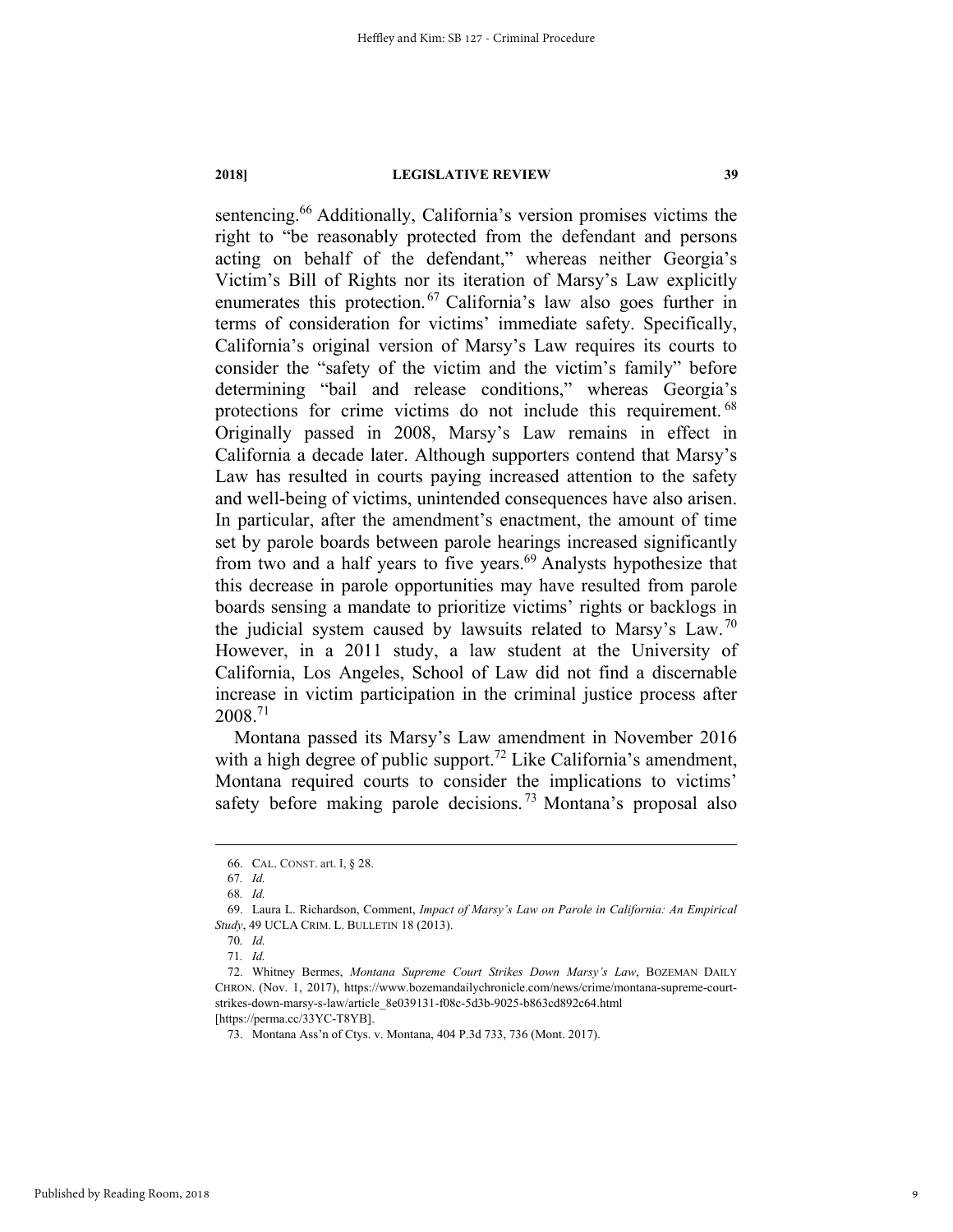sought "to prevent the disclosure of information that could be used to locate or harass the victim or that remains confidential or privileged information about the victim."74 However, in November 2017, the Montana Supreme Court found the amendment unconstitutional.<sup>75</sup> Opponents to Montana's version of Marsy's Law, like former Montana Supreme Court Justice Jim Nelson, argued that although the initiative's "compassionate language" towards crime victims was appealing, Marsy's Law had the potential to violate defendants' constitutional rights.<sup>76</sup> For example, Justice Nelson argued that the provision allowing victims to refuse to be interviewed by defense counsel would hinder effective assistance of counsel and violate defendants' due process rights.<sup>77</sup> In its petition for declaratory and injunctive relief, the Montana Association of Counties argued that the initiative was unconstitutional because it violated Montana's singlesubject rule and separate vote requirement.<sup>78</sup> Ultimately, the Montana Supreme Court found that because the changes proposed by Marsy's Law were "substantive and not closely related," the amendment was unconstitutional.<sup>79</sup> The court emphasized that each amendment must be "prepared and distinguished [so] that it can be voted upon separately." <sup>80</sup> Because Georgia's SB 127 narrows its focus to notifying victims of court proceedings, it is unlikely to face a constitutional challenge like Montana's Marsy's Law. However, Georgia's broader companion, SR 146, which seeks to enumerate victims' rights in the Georgia Constitution, may find itself vulnerable to a similar challenge. $81$ 

More recently, in spring of 2018, New Hampshire's version of Marsy's Law passed "overwhelmingly in the Senate and [with the] backing of Governor Chris Sununu"  $(R)$ .<sup>82</sup> However, the proposed

 <sup>74</sup>*. Id.*

<sup>75</sup>*. Id.*

 <sup>76.</sup> Jim Nelson, *Marsy's Law: A Solution in Search of a Problem*, INDEP. RECORD (Oct. 11, 2016), https://helenair.com/news/opinion/guest/marsy-s-law-a-solution-in-search-of-a-

problem/article\_8b812593-760c-54fd-b516-2b6362554137.html [https://perma.cc/289B-LXRL].

<sup>77</sup>*. Id.*

<sup>78</sup>*. Montana Ass'n of Ctys.*, 404 P.3d at 737.

<sup>79</sup>*. Id.* at 742.

<sup>80</sup>*. Id.* at 741.

 <sup>81.</sup> SB 127 Bill Tracking, *supra* note 13.

 <sup>82.</sup> Jason Moon, *Marsy's Law Constitutional Amendment Dies in N.H. House*, N.H. PUB. RADIO (Apr. 26, 2018), http://nhpr.org/post/marsys-law-constitutional-amendment-dies-nh-house#stream/0 [https://perma.cc/2QBS-YEV2].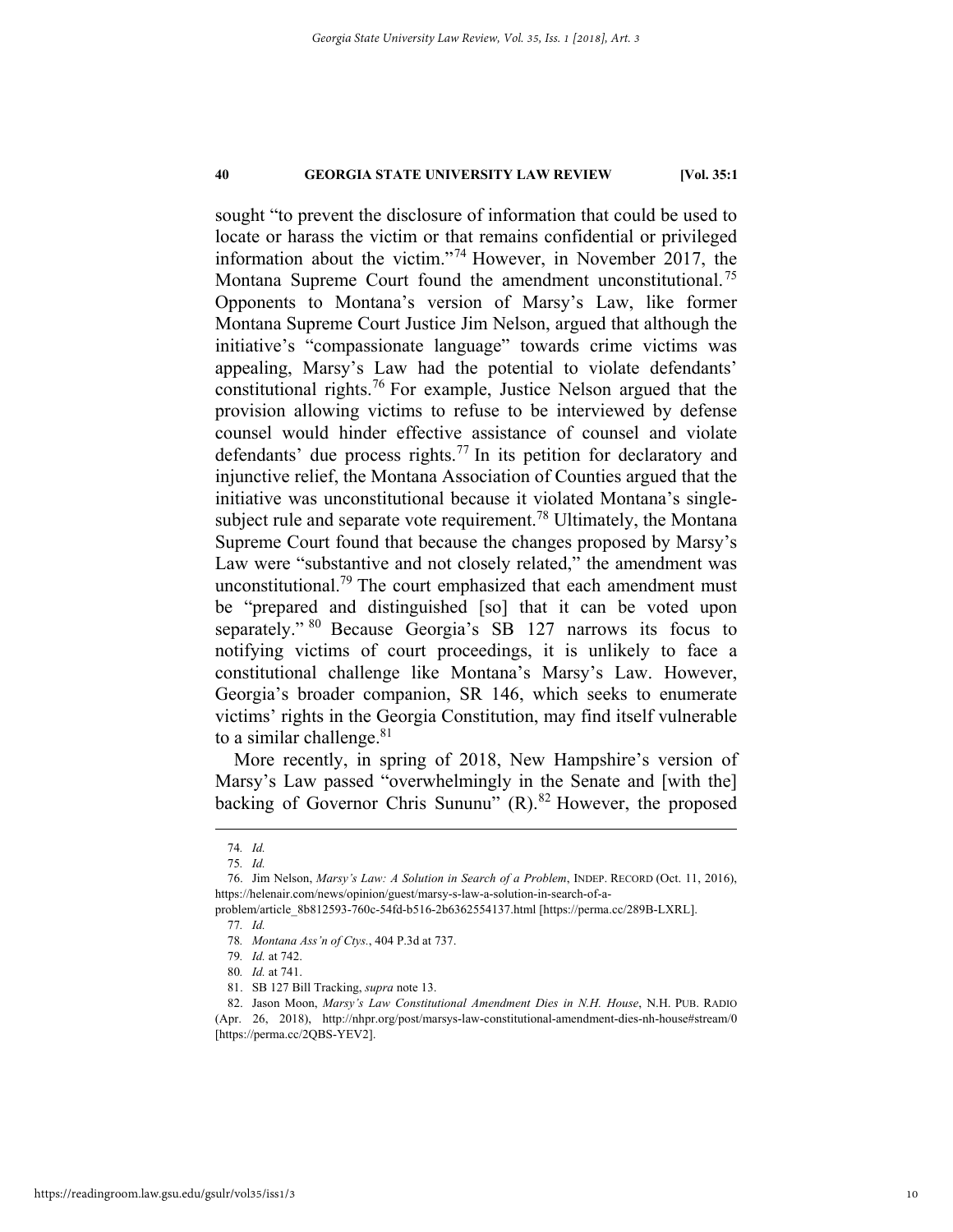amendment failed to pass the House of Representatives amid growing concerns regarding "unintended consequences for the criminal justice system." 83 Both Democrat and Republican representatives spoke against the proposal, with some arguing that its language was too "unclear" and others calling it "contradictory."<sup>84</sup> New Hampshire's amendment sought to provide victims with:

the right to be treated with fairness and respect for the victim's safety, dignity, and privacy, and upon request: to reasonable and timely notice of, and to be present at all court proceedings, including post-conviction proceedings, on the same basis as the accused; to proceedings free from unreasonable delay and a prompt conclusion of the case; to reasonable protection from the accused throughout the criminal justice process; to refuse an unnecessary interview or deposition request made by the accused; to confer with the attorney for the State about the disposition of the case; to be heard at any proceedings involving the release, plea, sentencing, or parole of the accused; to reasonable notice of the release or escape of the accused; to full and timely restitution; and to be informed of all rights under this article.85

Like Georgia's SR 146, New Hampshire's proposal did not extend as far as California's (specifically, it did not call for victims' safety to be considered in bond or parole hearings). Compared to Marsy's Law in Georgia, New Hampshire's resolution made more obvious reference to the national organization's goal of bestowing equal rights upon defendants and victims throughout the criminal justice process by calling for victims to be permitted to attend hearings "on the same basis as the accused."86 Opponents viewed this campaign for "equal rights for victims" as impermissibly "chang[ing] the role of individual rights in the New Hampshire Constitution so that they can be "enforced *against* the accused *by* the victim and the state,

 <sup>83</sup>*. Id.*

<sup>84</sup>*. Id.*

 <sup>85.</sup> Constitutional Amendment Con. Res. 22, 2018 N.H. Gen. Court.

<sup>86</sup>*. Id.*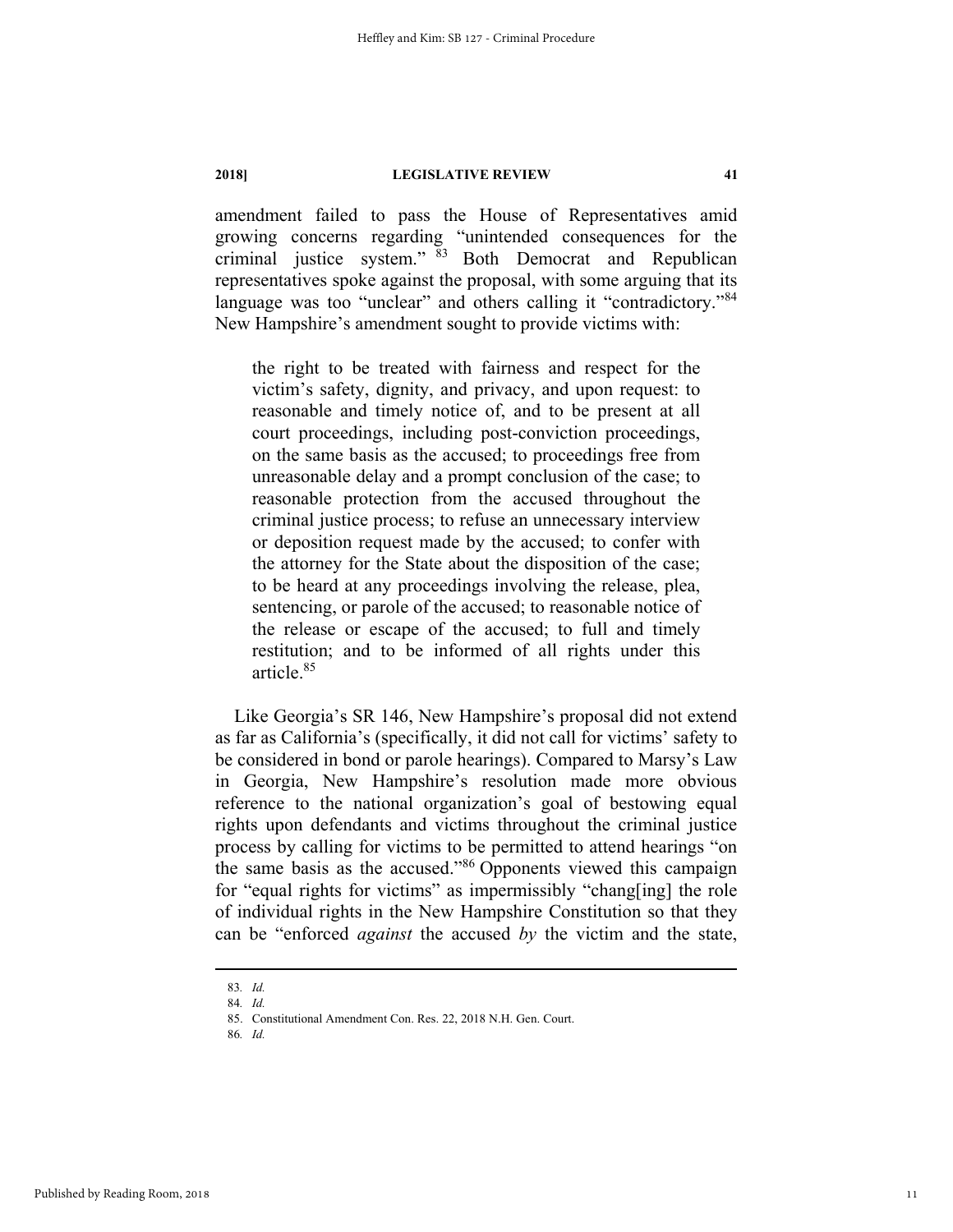even before the accused has been convicted of a crime." <sup>87</sup> Acknowledging that the "criminal justice system absolutely owes victims the right to be treated with fairness and respect," opponents contended that Marsy's Law does not properly or necessarily help victims but rather "only acts to limit the rights of the accused precisely at the moment when the government is attempting to use its massive police power to deprive the accused of liberty and property."88

#### *The Future of Marsy's Law in Georgia*

Marsy's Law has been met with little opposition thus far in Georgia, having passed the House and Senate with strong support.<sup>89</sup> Senator John Kennedy (R-18th) believes that the proposal has been successful because it is specifically tailored to Georgia, and lawmakers spent over a year meeting with stakeholders across the State, including legislators, victims of crime, and law enforcement, to collaboratively develop a version of Marsy's Law that is best suited for Georgia.<sup>90</sup> Those less supportive of Marsy's Law, like the Vice President of the Georgia Public Policy Foundation, Benita Dodd, urge Georgians to "question whether the [Georgia] Constitution is an appropriate place to embed a broad, expensive mandate."<sup>91</sup> When asked about whether she foresees legal obstacles for Marsy's Law in Georgia, Ms. Dodd responded that it "does not unduly burden defendants" and is "quite toothless compared to other Marsy's Law amendments across the nation," suggesting that Marsy's Law will likely not incite constitutional challenges in Georgia as it has in other states like Montana.<sup>92</sup>

 <sup>87.</sup> Gilles Bissonnette and Mark Sisti, *My Turn: The Equal Rights Fallacy of Marsy's Law*, ACLU N.H. (Feb. 10, 2018), https://www.aclu-nh.org/en/news/my-turn-equal-rights-fallacy-marsys-law [https://perma.cc/S3KU-J7EX].

<sup>88</sup>*. Id.*

 <sup>89.</sup> SB 127 Bill Tracking, *supra* note 13.

 <sup>90.</sup> Kennedy Interview, *supra* note 43, at 8 min., 42 sec.

 <sup>91.</sup> Benita Dodd, *Marsy's Law of Unintended Consequences*, GA. PUB. POLICY FOUND. (Dec. 1, 2017), http://www.georgiapolicy.org/marsys-law-unintended-consequences [https://perma.cc/F7FS-WRV7].

 <sup>92.</sup> Electronic Mail Interview with Benita M. Dodd, Vice President, Ga. Pub. Policy Found. (May 29, 2018) (on file with Georgia State University Law Review).